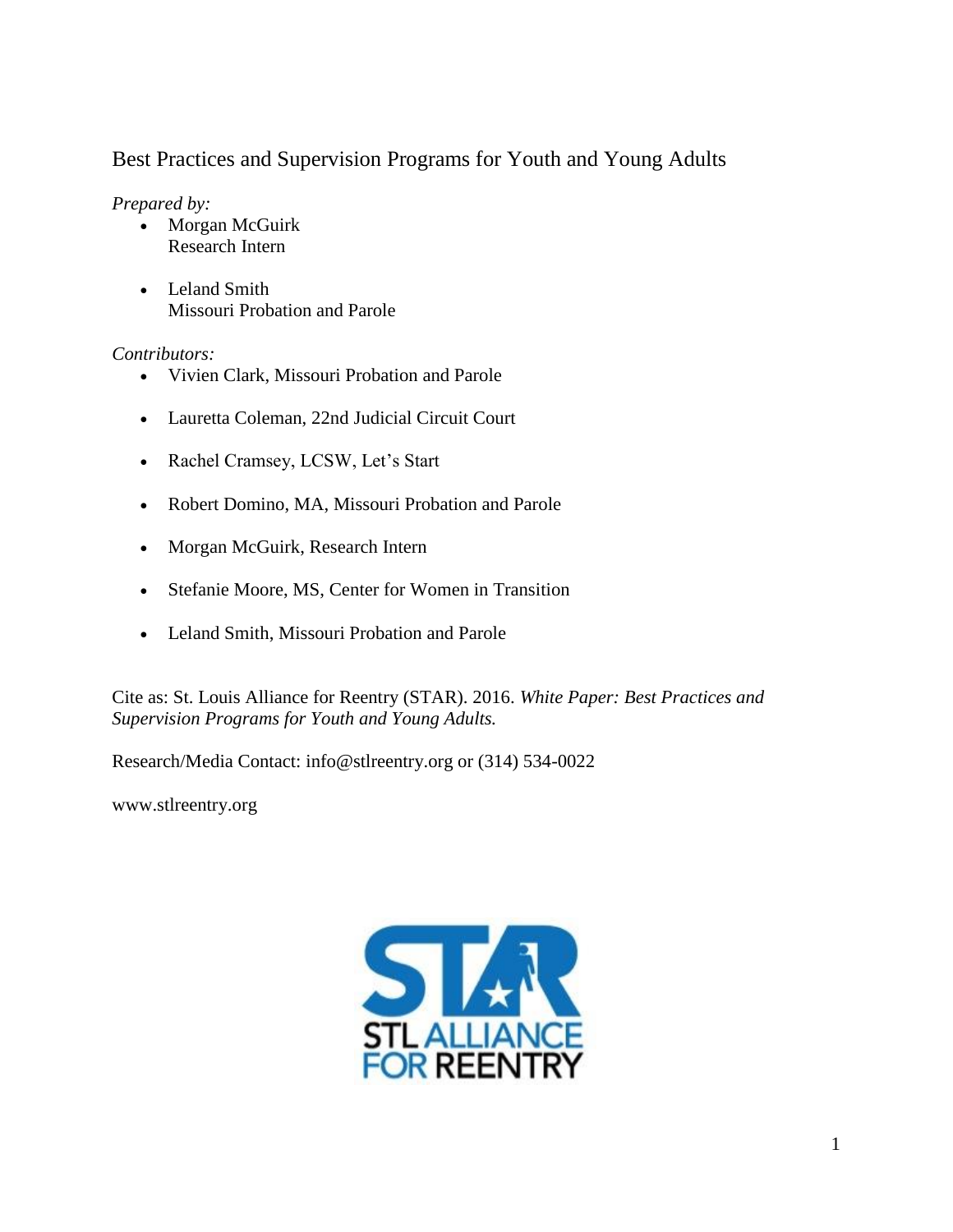

### **Best Practices and Supervision Programs for Youth and Young Adults**

With the challenge of identifying "what works" when supervising high risk populations of youth and young adults ages 16 to 24, our previous paper highlighted some of the programs and strategies utilized within the St. Louis area. Here the focus is on exploring the best practices and supervision programs found nationally for these populations. By implementing the effective aspects of these practices and programs, our future clients will be provided with better service and have the tools to ultimately find success.

### **Best Practices**

The following demonstrates some of the best practices used in order to assist youth and young adults to find success. Problematic issues these individuals face and the strategies used to resolve these conflicts are highlighted.

### **Restorative Justice**

- o A variety of programs and strategies reduce the risk of offending for youth and young adults using the three primary principles of restorative justice:
	- 1. Repair crime causes harm that must be repaired
	- 2. Encounter those involved decide together how to address the harm
	- 3. Transformation this inclusive practice can change people, relationships, and  $commu<sub>tr</sub>ities<sup>1</sup>$
- o Victim-offender discussions identify the impact of an incident in a therapeutic and relational way rather than sending the two away from one another without resolving the conflict. <sup>2</sup> Restorative justice is used as an intervention in juvenile justice in the following ways:
	- Talking circles between the victim and offender to allow for the impact to be known
	- Safe spaces for youth to process rather than being sent to cells or to isolating surroundings
	- Humane treatment of juveniles by offering diversion programs as an alternative to imprisonment<sup>3</sup>
- o Additionally, restorative justice practices in school settings are believed to disrupt the school-to-prison pipeline in the following ways:
	- Enhancing positive relationships in school settings
	- Fostering healthy school/classroom environments

<sup>&</sup>lt;sup>1</sup> "Lesson 1: What is Restorative?," Centre for Justice & Reconciliation, last modified 2016, [http://restorativejustice.org/restorative-justice/about-restorative-justice/tutorial-intro-to-restorative-justice/lesson-1](http://restorativejustice.org/restorative-justice/about-restorative-justice/tutorial-intro-to-restorative-justice/lesson-1-what-is-restorative-justice) [what-is-restorative-justice.](http://restorativejustice.org/restorative-justice/about-restorative-justice/tutorial-intro-to-restorative-justice/lesson-1-what-is-restorative-justice)

<sup>2</sup> "Every young person served by DYS will become a productive citizen and lead a fulfilling life," *Missouri DSS Division of Youth Services* (August 8, 2016)

[http://static1.1.sqspcdn.com/static/f/658313/11467714/1301432422807/OverviewMissouriDYSforNewYorkCity3-](http://static1.1.sqspcdn.com/static/f/658313/11467714/1301432422807/OverviewMissouriDYSforNewYorkCity3-28-11.pdf?token=3prFd8RlFbGzKir3mCQCm9D0CC0%3D) [28-11.pdf?token=3prFd8RlFbGzKir3mCQCm9D0CC0%3D.](http://static1.1.sqspcdn.com/static/f/658313/11467714/1301432422807/OverviewMissouriDYSforNewYorkCity3-28-11.pdf?token=3prFd8RlFbGzKir3mCQCm9D0CC0%3D)<br><sup>3</sup> "Restorative Justice," Regional Youth-Adult Social Action Partnership (RYASAP) (2014)

[http://www.ryasap.org/restorative-justice/.](http://www.ryasap.org/restorative-justice/)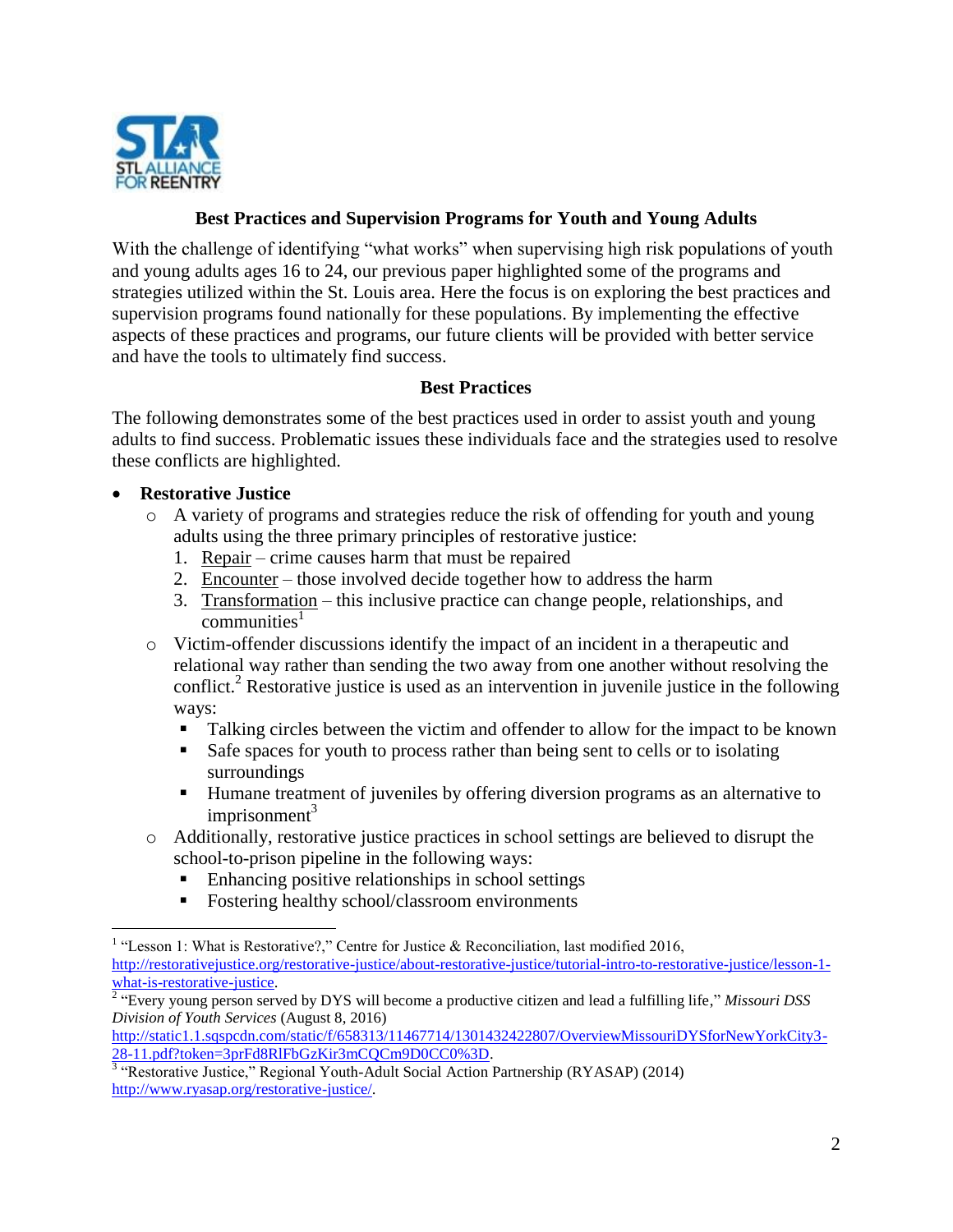- Promoting respectful and compassionate language to reduce bullying incidences
- Offering youth social/emotional development and opportunities to be peer mediators<sup>4</sup>

### **Early Intervention and Diversion**

- o Child Abuse and Neglect Victims of maltreatment increase the risks to 88% of being arrested or coming in contact with the juvenile justice system. Improved collaboration is needed between law enforcement, the child welfare system, mental health and education systems.
- o Law Enforcement Diversion Focusing on youth with mental health and substance abuse disorders by training law enforcement to recognize, de-escalate, and effectively handle field crisis in lieu of arresting the youth.
- o Diverting Youth to Community Based Programs Confining youth increases their danger of being harmed and deteriorates or exasperates their behavior-this includes youth with status offenses. Alternatives such as home detention, electronic monitoring, intensive supervision and day and evening reporting centers or local residential/treatment facilities should be utilized.<sup>5</sup>

## **SB 36 (Jonathan's Law)**

 $\overline{a}$ 

- o Youth convicted as adults can have their adult criminal sentence suspended to receive a juvenile disposition, increasing the accessibility of dual jurisdiction in Missouri for youth ages extended from 17 to 17.5 years old. This law removes the "once an adult, always an adult" sentencing for youth who are transferred to adult court but are not convicted.
- o This requires a DYS evaluation for those transferred to adult court, and judges to make a finding of imposing adult sentencing if different than DYS acceptance.<sup>6</sup>

## **Cognitive Behavioral Therapy (CBT)**

- o As criminal thinking is often tied to a "victim stance," offenders often see themselves as being unfairly blamed and cast out from society while failing to see how their antisocial behavior may have contributed to their problems.
- o Meta-analysis has consistently indicated that CBT, on average, has significant positive effects on recidivism. CBT is based on the assumption that the characteristics of offenders are learned cognitive deficits and distortions, most notably:
	- Self-justificatory thinking, misinterpretation of social cues, displacement of blame, deficient moral reasoning, schemas of dominance and entitlement and the like.
- o The effects of CBT have been found to be greater in participants with a higher risk of recidivism, making this a promising treatment for higher risk individuals who might otherwise be seen as less amenable to treatment. CBT Programs can include: $<sup>7</sup>$ </sup>

<sup>&</sup>lt;sup>4</sup> "Restorative justice in everyday school practices: A panel discussion," Zehr Institute, (presentation, video webinar, 2015). [http://zehr-institute.org/webinar/restorative-justice-in-everyday-school-practices.](http://zehr-institute.org/webinar/restorative-justice-in-everyday-school-practices)

<sup>&</sup>lt;sup>5</sup> "Reform Trends," Juvenile Justice Information Exchange (2016) http://jie.org/hub/community-based[alternatives/reform-trends/#77.](http://jjie.org/hub/community-based-alternatives/reform-trends/#77)<br><sup>6</sup> 36. Missouri State Senate, *Senate Bill*, by Wallingford and Sater (2012) <u>http://www.njjn.org/uploads/digital-</u>

[library/Jonathans-lawMissouri-2013-SB36-Introduced.pdf.](http://www.njjn.org/uploads/digital-library/Jonathans-lawMissouri-2013-SB36-Introduced.pdf)

<sup>&</sup>lt;sup>7</sup> Mark Lipsey, Nana Landenberger, Sandra J. Wilson, "Effects of Cognitive Behavioral Programs for Criminal Offenders," *The Campbell Corporation* (August 9, 2007).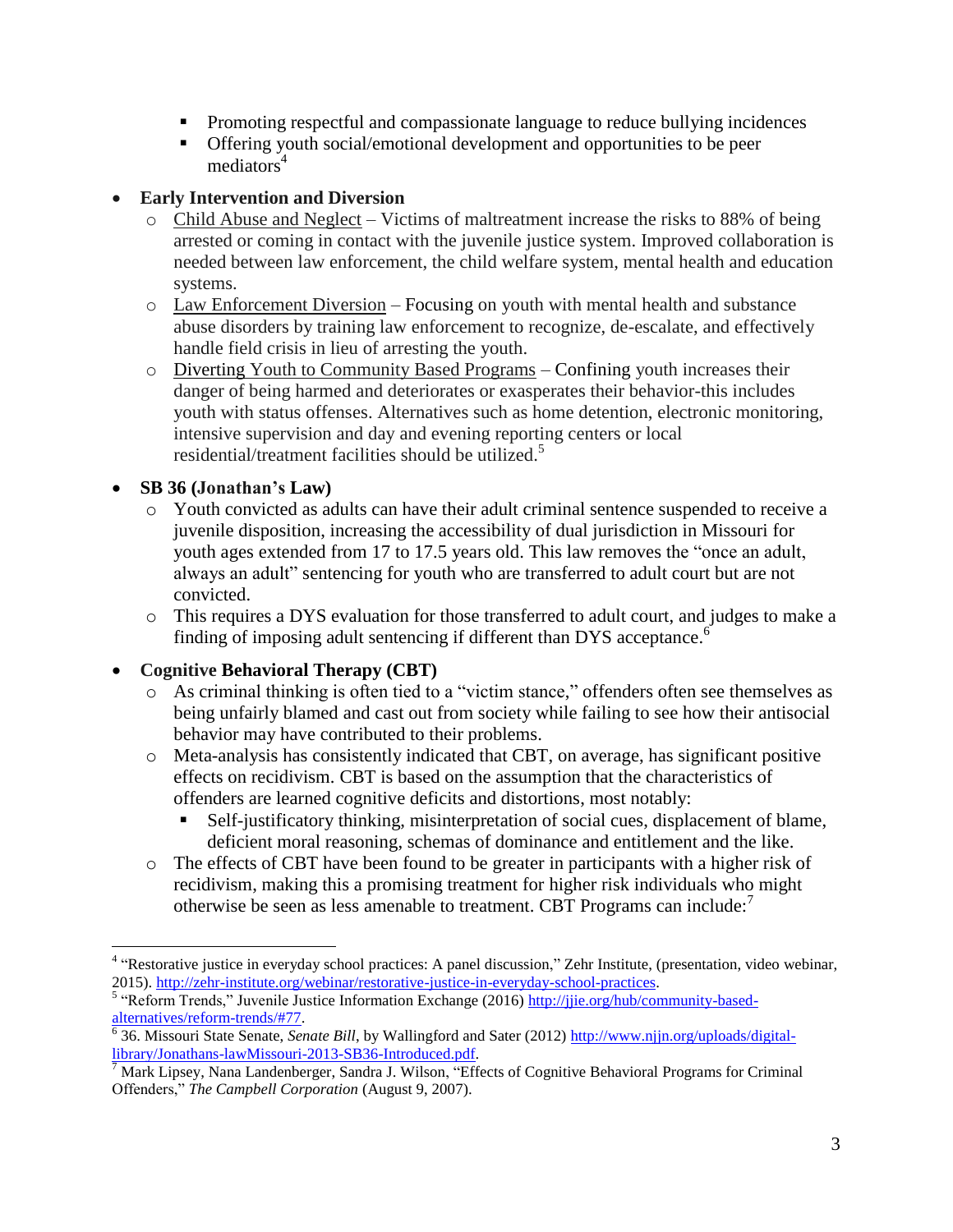- Moral Recognition Therapy
- **Aggression Replacement Training**
- Thinking for a Change
- Relapse prevention approaches to substance abuse
- o Research on CBT for youth and young adults has revealed some promising results:
	- For serious juvenile offenders, cognitive-behavioral methods of treatment were the most effective in decreasing recidivism with the rehabilitation programs for serious offenders reducing recidivism by approximately 7%.<sup>8</sup>
	- Aftercare programs have shown to be most effective when well-implemented, aimed at older and high-risk youth, and consisting of individual versus group treatment.<sup>9</sup>
	- In a study on youth ages 11 to 17, the recidivism rate for committing a felony in the subsequent 18 months after completing Aggression Replacement Training was reduced to 19% as compared to 25% of youth who did not participate in the training. $10$

### **Addressing Youth Violence as a Part of Public Health**

- o The Center for Disease Control and many local public health agencies have identified youth violence as a public health issue. Below are examples of the impact of youth violence:
	- The exposure to and fear of violence have known emotional and mental health consequences that are often lifelong, require extensive treatment, and can in turn, have physical effects. Additionally, these effects bring stress and consequence to others. $11$
	- Youth who witness a stabbing are more likely to report suicide attempts, and youth who witness a shooting are twice as likely to report alcohol abuse.<sup>12</sup>
	- Interpersonal violence, as either a victim or witness, creates a significantly higher risk for Post-Traumatic Stress Disorder (PTSD), major depressive episodes, and substance abuse/dependence.<sup>13</sup> Women who experience intimate partner violence are three times more likely to display symptoms of depression, four times more likely to have PTSD, and six times more likely to have suicidal ideations.<sup>14</sup>
	- It is noted that 77% of children exposed to a school shooting and 35% of urban youth exposed to community violence develop PTSD as compared to 20% of soldiers deployed to combat areas in the last six years.<sup>15</sup>

 $\overline{a}$ 

<sup>14</sup> The National Center for Post-Traumatic Stress Disorder.

<sup>8</sup> "What Works for Serious Juvenile Offenders? A systematic Review," *Campbell Collaboration Crime and Justice Group* (October 2005).

<sup>&</sup>lt;sup>9</sup> "Aftercare programs for reducing recidivism among juvenile and young adult offenders: A meta-analytic review," *Clinical Psychology Review* (2013).

<sup>10</sup> "Program Profile Aggression Replacement Therapy (ART)," *National Institute of Justice, Office of Justice Programs* (June 2012).

<sup>&</sup>lt;sup>11</sup> "Urban Networks to increase Thriving Youth," Unity.

 $12$  D. Pastore, M. Fisher, and S. Friedman, "Violence and mental health problems among urban high school students," *Journal of Adolescent Health*, no.18(5) (May 1996): 320-324.

<sup>&</sup>lt;sup>13</sup> D. Houry, K. Kendall, K.V. Rhodes, and N.J. Kaslow, "Intimate partner violence and mental health symptoms in African American ED patients," *Am J Emerg Med,* no.24(4) (July 2006): 444-450.

<sup>&</sup>lt;sup>15</sup> M. Egan, C. Tannahill, M. Petticrew, and S. Thomas, "Psychosocial risk factors in home and community settings and their associations with population health and health inequalities: A systematic meta-review BMC Public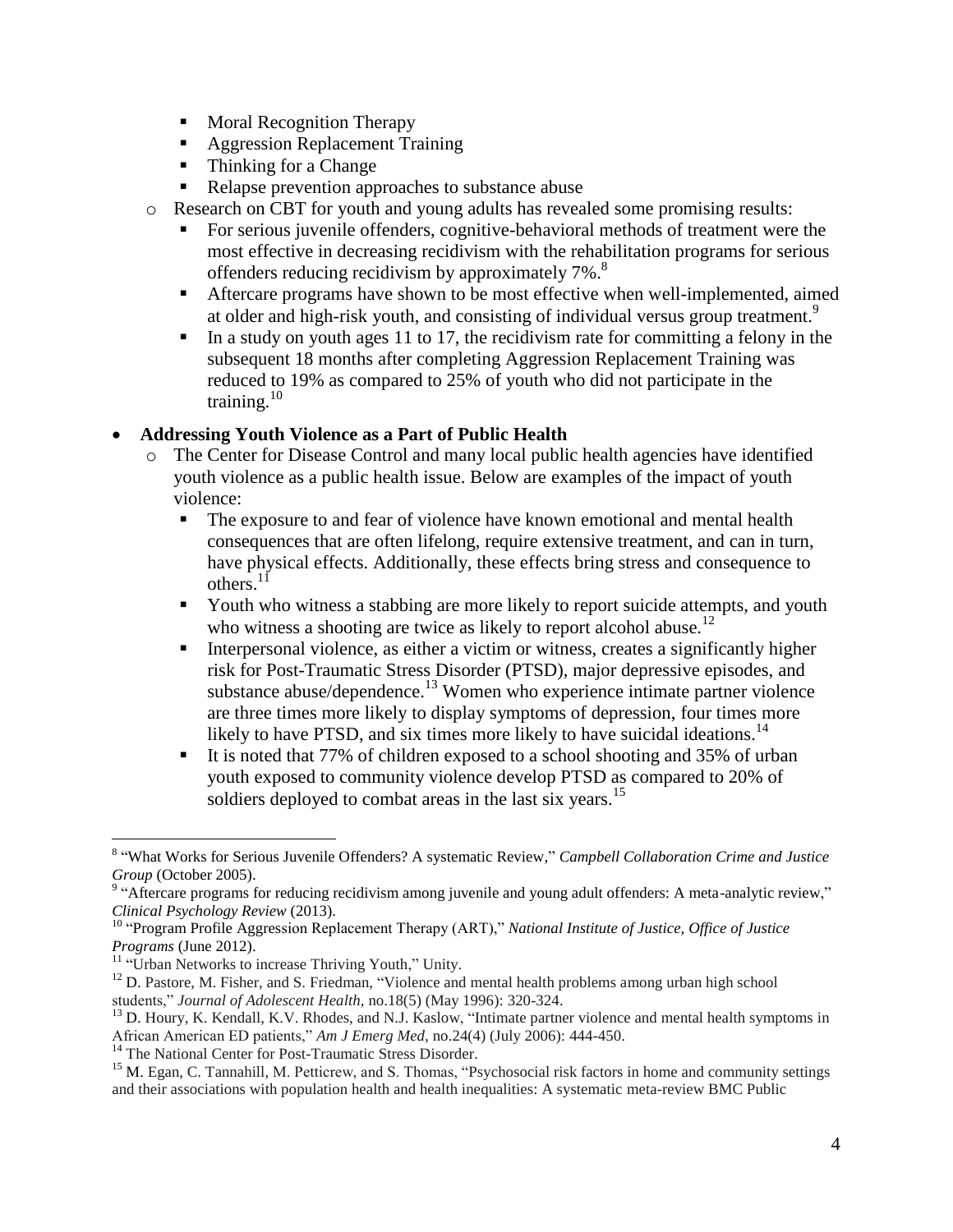- In St. Louis, over 90% of the residents killed by guns in 2015 have been African Americans with nearly two-thirds of them under 30.<sup>16</sup>
- o As violent events bring contact with the police, court system, mental health consultants, schools, and social services, these institutions have the ability to assist the many individuals in our community dealing with the aftermath of violent incidents.

### **Programs and Strategies**

The following are some programs and strategies found throughout the United States that demonstrate the goal of promoting success for youth and young adults.

### **St. Louis**

### **Innovative Concept Academy (ICA)**

- o The St. Louis Public Schools, MERS Goodwill, and the St. Louis City Family Court Juvenile Division work in collaboration to serve at-risk youth between the ages of 10 to 18 in a manner that recognizes and responds to risk factors in the community that may otherwise negatively impact youths' lives.<sup>17</sup>
- o The ICA is the first community partnership school in the country to be overseen by a judge and is designed as a one-stop service center through three student tiers:
	- St. Louis Public School youth who have been suspended
	- **MERS** students attempting to get their GED and a job
	- Division of Youth Services youth expelled under the Safe Schools Act
- o The school attempts to educate the students on life skills and making better decisions. Days at ICA are deliberately long, from 9 a.m. until at least 6:30 p.m., as most offenses in St. Louis City occur between 3 p.m. and 9 p.m.
- o 75-80% of students enrolled in the program report better grades and behavior. Additionally, the ICA has been recognized as an award winning school and in total, over 45 community agencies have partnered with the ICA.<sup>18</sup>

## **Division of Youth Services (DYS) - Juvenile Court Diversion**

- o Intends to strengthen youth local support systems and reduce commitments into juvenile system by following a "Teach, Expect, Model, Motivate (TEMM)" approach.
- o Provides holistic residential environment and engages family in youth treatment. Circle processes are used for conflict resolution, problem solving, and check in.
- o Each year roughly 6,900 youths are diverted from state care. Three years after discharge, 93% of DYS youth evaded further incarceration and 67% evaded further involvement with juvenile or adult corrections.<sup>19</sup>

 $\overline{a}$ 

<sup>18</sup> Jeannette Cooperman, "Tough Kids Turning," *St. Louis Magazine* (August 3, 2010) [https://www.stlmag.com/Innovative-Concept-Video-Documentary/.](https://www.stlmag.com/Innovative-Concept-Video-Documentary/)

Health," no.8 (2008): 239.

<sup>&</sup>lt;sup>16</sup> William J. Maxwell, "St. Louis Gun Violence and Real Ferguson Effect," Insitute for Public Health (October 13, 2015).

<sup>&</sup>lt;sup>17</sup> Innovative Concept Academy (June 14, 2016) [http://www.innovativeconceptacademy.com/mission.](http://www.innovativeconceptacademy.com/mission)

<sup>&</sup>lt;sup>19</sup> Missouri DSS Division of Youth Services. "Every young person served by DYS will become a productive citizen and lead a fulfilling life," (August 8, 2016)

[http://static1.1.sqspcdn.com/static/f/658313/11467714/1301432422807/OverviewMissouriDYSforNewYorkCity 3-](http://static1.1.sqspcdn.com/static/f/658313/11467714/1301432422807/OverviewMissouriDYSforNewYorkCity%203-28-11.pdf?token=3prFd8RlFbGzKir3mCQCm9D0CC0%3D) [28-11.pdf?token=3prFd8RlFbGzKir3mCQCm9D0CC0%3D.](http://static1.1.sqspcdn.com/static/f/658313/11467714/1301432422807/OverviewMissouriDYSforNewYorkCity%203-28-11.pdf?token=3prFd8RlFbGzKir3mCQCm9D0CC0%3D)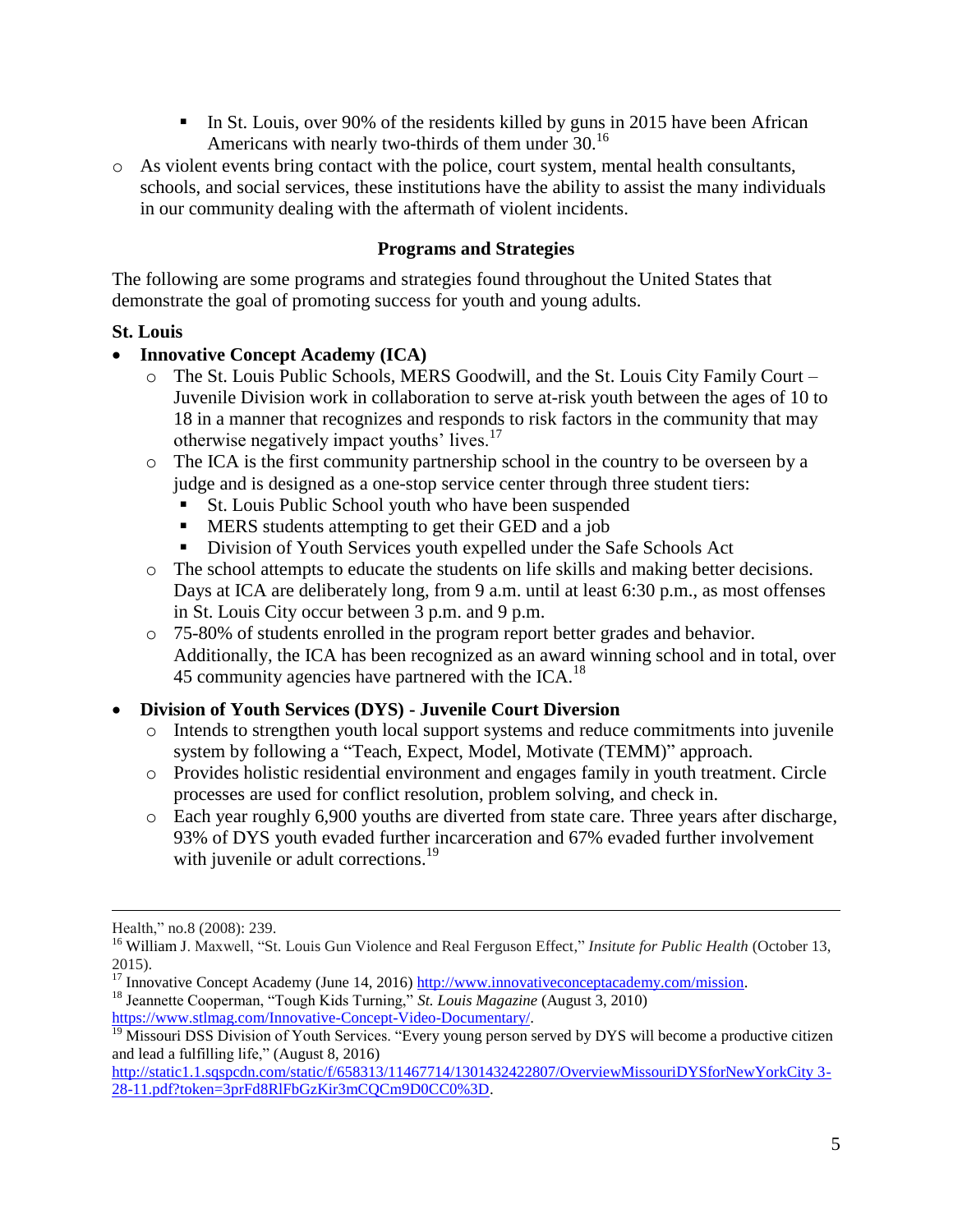# **G.R.E.A.T (Gang Resistance Education and Training)**

- o This program underwent a massive revision in the 2000's after two evaluations found it to be promising, but in need of improvements.<sup>20,21</sup> Informed by research, the revised program increased the amount of lessons, and is now taught by both federal and local law enforcement who undergo enhanced training and focus on analyzing students' skills during the educational components.
- o Another evaluation in 2012 refined the program's three primary goals:
	- 1. To teach youth to avoid gang membership
	- 2. To prevent violence
	- 3. To assist youth in developing positive relationships with law enforcement.
- $\circ$  Youth in the program have shown positive results as highlighted below: <sup>22</sup>
	- 24 % less likely to belong to a gang
	- $\blacksquare$  More positive attitudes toward police
	- $\blacksquare$  Higher levels of altruism
- **Illinois**

- **Peoria Models for Change**
	- o In an effort to avoid police intervention and encourage peer resolution, school officials in Peoria, Illinois developed this program utilizing the principals of restorative justice to address delinquency issues directly at the school level.
	- o For example, one technique holds students accountable for their decisions and gives them the opportunity to correct the harm he or she has caused using a peer jury. Cases of fighting, classroom insubordination, and potential violent misconduct are resolved using this program. Out of 119 cases at a high school using this program during the 2008-2009 and 2009-2010 school year, only 6 cases had to be handled by school administration.
	- o Another technique used called "Peacemaking Circles" allows for all participants to express his or her feelings and come up with resolutions in a safe setting. Satisfaction is great among students as shown below when using this approach:  $2<sup>3</sup>$
- Less positive attitudes toward gangs
- $\blacksquare$  Less risk seeking
- **Less anger**

<sup>&</sup>lt;sup>20</sup> F. Esbensen & D. Osgood, "Gang Resistance Education and Training (GREAT): results from the national evaluation," *Journal of Research in Crime and Delinquency*, no.26 (1999): 194-225.

 $21$  F. Esbensen, D.Osgood, T.J. Taylor, D. Peterson, and A. Freng, "How great is G.R.E.A.T.?: Results from a quasiexperimental design," *Criminology & Public Policy*, no.1 (2001): 87–118.

 $^{22}$  F. Esbensen, D. Peterson, T. Taylor, A. Freng, D. Osgood, and D. Carson, "Evaluation and evolution of the Gang Resistance Education and Training program," *Journal of School Violence*, no. 10 (2011): 53-70.

<sup>23</sup> Patrick Griffin, "Models for Change: Innovations in Practice," *National Center for Juvenile Justice*, (November  $2010$ : 5-6.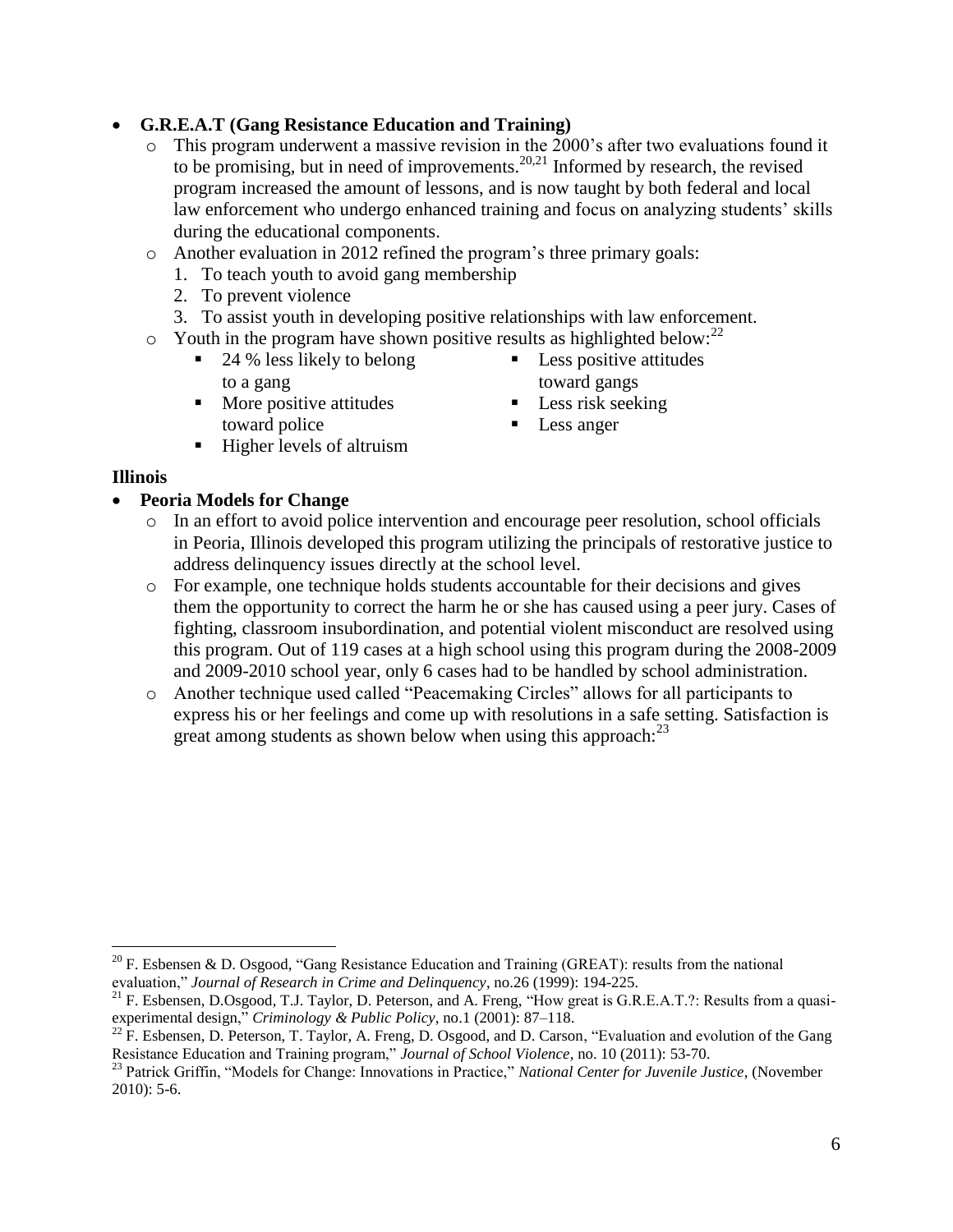#### **Student Responses to Peacemaking Circles Survey**



#### **Massachusetts**

#### **Staying Connected with your Teen**

- o This family-centered workshop is designed to address family management problems in order to reduce substance abuse and youth violence. Focusing on parents of children ages 12 to17, families meet with parent and adolescent groups for seven consecutive weeks covering one chapter per week.
- o It has been identified as "effective" by the Office of Juvenile Justice and Delinquency Prevention's Model Programs Guide, $^{24}$  with promising findings on youth from several studies:
	- 45% less violent behavior<sup>25</sup>
	- Reduced attitudes toward substance abuse<sup>26</sup>
	- Reduced drug frequency in a six-year longitudinal follow-up<sup>27</sup>

#### **Florida**

#### **Turning Point: Re-Thinking Violence (TPRV)**

- o A unique, therapeutic diversion program specifically directed at violent, criminallyinvolved youth that aims to inform participants about the effects of their violent crimes in a real-world context.
- o This hospital-based, court-ordered program gives 14 hours of face-to-face contact primarily in a group setting. Using community partners for mental health and substance abuse needs, the program focuses on violence and the impact it has on trauma and crime victims.<sup>28</sup>
- o In a study of 115 participants in the program, the recidivism rate was significantly lower than the rate for a similar control group not in the program:<sup>29</sup>

| ີ                           | . .                        |
|-----------------------------|----------------------------|
| TPR <sup>®</sup><br>Program | TPRV Pr.<br>No.<br>Program |
| 9%                          | 38%                        |

#### **Project Payback**

<sup>&</sup>lt;sup>24</sup> "Model Programs Guide," Office of Juvenile Justice and Delinquency Prevention, [http://www.ojjdp.gov/mpg/.](http://www.ojjdp.gov/mpg/)

<sup>&</sup>lt;sup>25</sup> K. Haggerty, M. Skinner, E. MacKenzie, and R. Catalano, "A randomized trial of parents who care: effects on key outcomes at 24-month follow-up," *Prevention Science*, no. 8, (2007): 249-260.

<sup>&</sup>lt;sup>26</sup> K. Haggerty, M. Skinner, R. Catalano, R. Abbott, and R. Crutchfield, "Long-Term effects of Staying Connected with Your Teen on drug use frequency at age 20," *Prevention Science*, no.16 (2015): 538-549.  $^{27}$  Ibid.

<sup>&</sup>lt;sup>28</sup> K. Kamela, K. Scott, et al., "Turning Point – Rethinking Violence: A Youth Violence Reduction Intervention" *HSOA Journal of Emergency Medicine Trauma and Surgical Care* 2, no.1 (2014): 2.  $29$  Ibid, 4.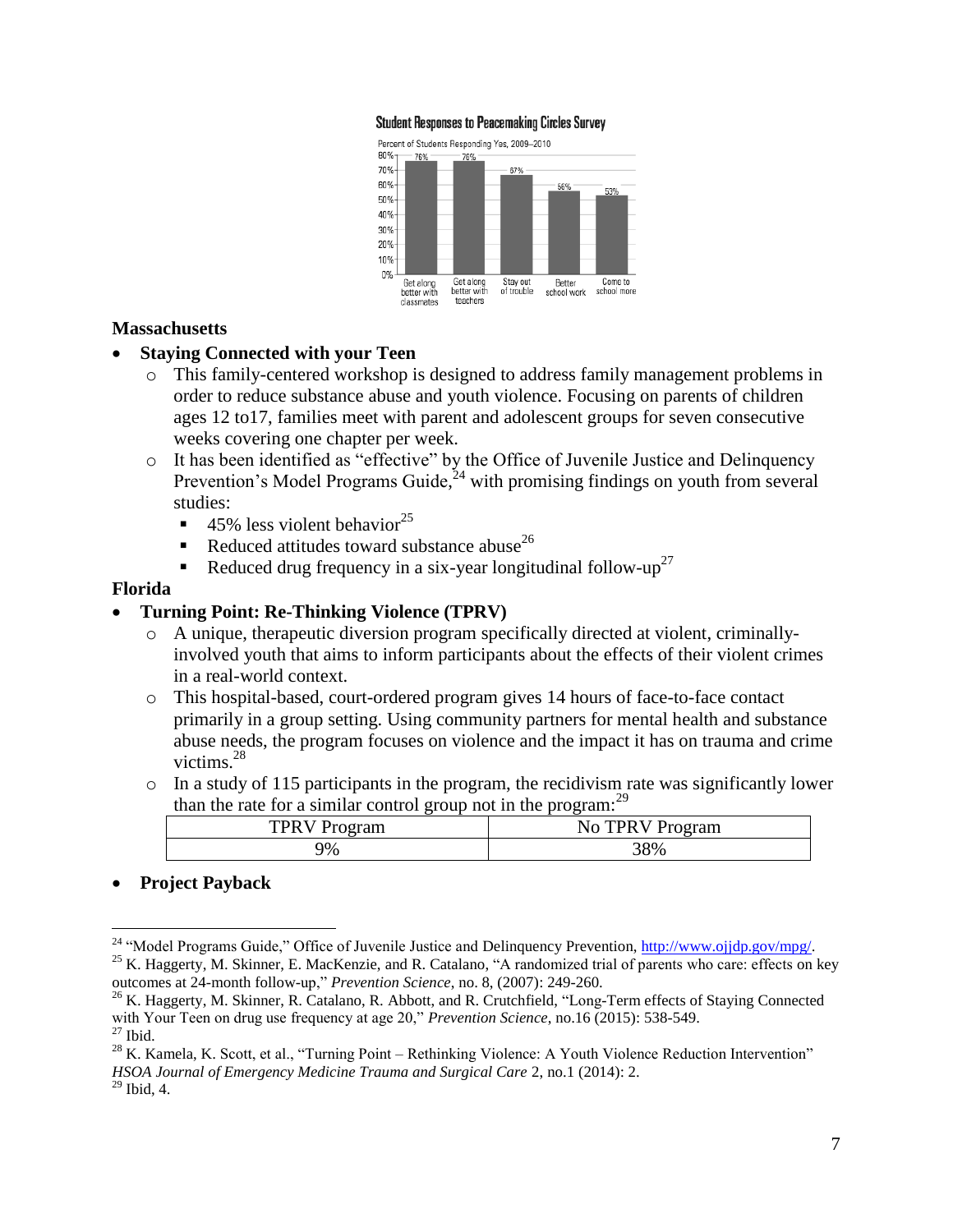- $\circ$  A required program for youth who are placed on probation and owe restitution. The program monitors and enforces "restitution for victims of juvenile offenders, and to provide job skill training and meaningful work opportunities to juveniles ordered to pay back restitution."<sup>30</sup>
- o Staff meet with youth to establish a payment plan and enroll them in employability trainings. Youth who are unable to work (those who are unemployable or who live in residential facilities) are given the opportunity to complete up to 16 hours of community service per month, which translates into monetary credit towards his or her restitution.
- o Over 1,300 youths have been referred to this program since its implementation in 1997 and over \$545,000 in restitution has been paid back. Additionally, there have been no reported crimes or injuries on the job by youth while in the program. $31$

### **Louisiana**

### **Jefferson Parish Children and Youth Planning Board**

- o A school-based intervention instituted after the acknowledgment that a third of all juvenile arrests occurring in the area were originating in schools.
- o Provides students with more consistent behavioral expectations. Also, to better understand what incidences were appropriate for in-house or law enforcement intervention, school staff underwent training in "Cognitive Behavioral Intervention for Trauma in Schools" and "School-Wide Positive Behavior Intervention and Support." Additionally, all calls to police originating from schools are logged and monitored for appropriateness.<sup>32</sup>
- o From the 2008-2009 school year to the 2009-2010 school year, school arrests in Jefferson Parish declined by 16%.<sup>33</sup>

### **Pennsylvania**

- **Pennsylvania Academic and Career/Technical Training (PACTT) Alliance**
	- o As the median age in Pennsylvania is 17 for youth released from residential placement in delinquency institutions, this program was developed to address re-entry issues faced by those who completed an institutional sentence.
	- o The goal is to enhance the educational programs offered and ensure they are in line with academic standards instituted throughout the state. Additionally, the institutions facilitate advances in career/technical education (CTE), and have increased the number of educational programs from 13 to over 60 with a wide variety of trades and certifications.<sup>34</sup>
	- o The institutional reforms have had major effects on increasing and improving programming, but also in tracking data on youth success rates as shown below:<sup>35</sup>

<sup>30</sup> Gretchen Howard, "Project Payback: A Juvenile Restitution Program," *The National Center for Victims of Crime* (2011): 97, [https://victimsofcrime.org/docs/Report/2011\\_RestitutionReport\\_4-JuvenileRestitution.pdf?sfvrsn=0,](https://victimsofcrime.org/docs/Report/2011_RestitutionReport_4-JuvenileRestitution.pdf?sfvrsn=0).

 $31$  Ibid, 98-99.

<sup>32</sup> Patrick Griffin, "Models for Change: Innovations in Practice," *National Center for Juvenile Justice* (November 2010): 7-8.

 $33$  Ibid.

<sup>34</sup> Ibid, 2-4.

<sup>35</sup> Candace Putter, "Learn to Earn: PACTT Helps Delinquent Youths Gain Academic and Job Skills," *Innovation Brief* (December 2012): 2-3.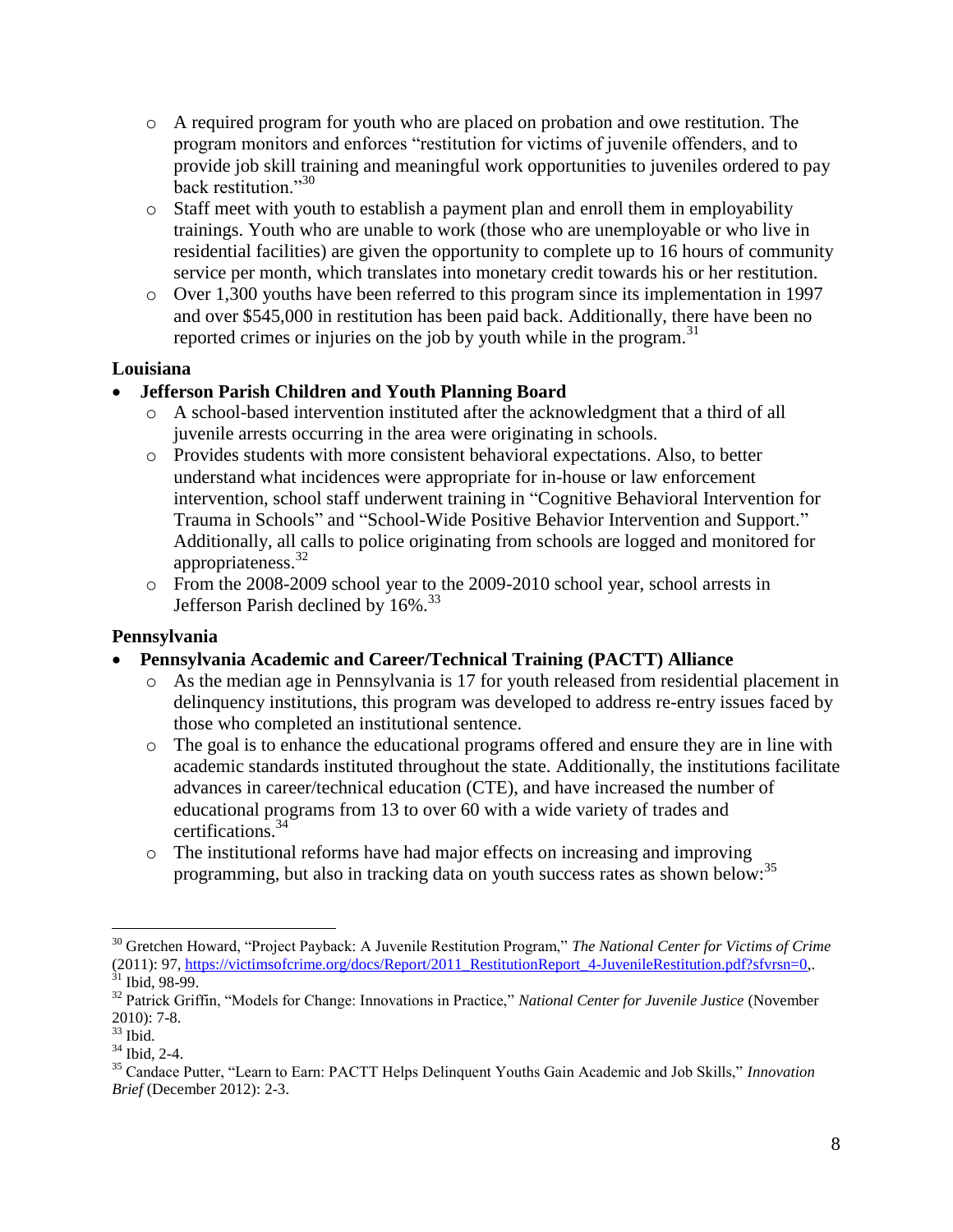

### **Communities That Care (CTC)**

 $\overline{a}$ 

- o This ongoing community process works to prevent problems before they occur in youth through five phases:
	- 1. Activating catalysts and identifying community leaders to assist with the process.
	- 2. Teaching the community about prevention science and organizing work groups.
	- 3. Developing a profile of the community's risks and strengths, as well as resources.
	- 4. Creating a plan of prevention to reduce risk, strengthen protection, and define measurable outcomes with assessment data.
	- 5. Implementing selected programs, monitors them, and tracks results as well as looking for improvements.
- o Several studies over the last decade that have found a number of beneficial effects:
	- Fewer students in CTC communities initiated delinquent behavior between  $5<sup>th</sup>$  to  $7<sup>th</sup>$ grade,  $36$  as communities enacted 90% of the core components of the CTC system.<sup>37</sup>
	- Results of community action hold over time across at least 5 years.
	- CTC students and the community have a significantly lower risk. By  $10<sup>th</sup>$  grade, these students have 38% lower odds of initiating alcohol; 54% lower chance of engaging in tobacco, marijuana, and other prescription drugs; and 25% lower chance of violent behavior in the future.<sup>38</sup>

#### **Conclusion**

Identifying what the current, best practices and supervision programs are across the nation when working with criminally involved youth and young adults is key in order to provide these individuals with the tools for success. As noted in our previous paper, there is no single practice or program that will benefit all youth and young adults. Whether it involves schools, law

<sup>&</sup>lt;sup>36</sup> J. Hawkins, E. Brown, S. Oesterle, M. Arthur, R. Abbott, and R. Catalano, "Early effects of Communities That Care on targeted risks and initiation of delinquent behavior and substance abuse," *Journal of Adolescent Health*, no.43 (2007): 15-22.

 $37$  A. Fagan, K. Hanson, D. Hawkins, and M. Arthur, "Translational research in action: implementation of the Communities that Care prevention system in 12 communities," *Journal of Community Psychology*, no.37 (2011): 809-829.

<sup>&</sup>lt;sup>38</sup> J. Hawkins, S. Oesterle, E. Brown, K. Monahan, R. Abbott, M. Arthur, and R. Catalano, "Sustained decreases in risk exposure of youth problem behaviors after installation of Communities that Care prevention system in a randomized trial," *Pediatric Adolescent Medicine*, no.166 (2012): 141-148.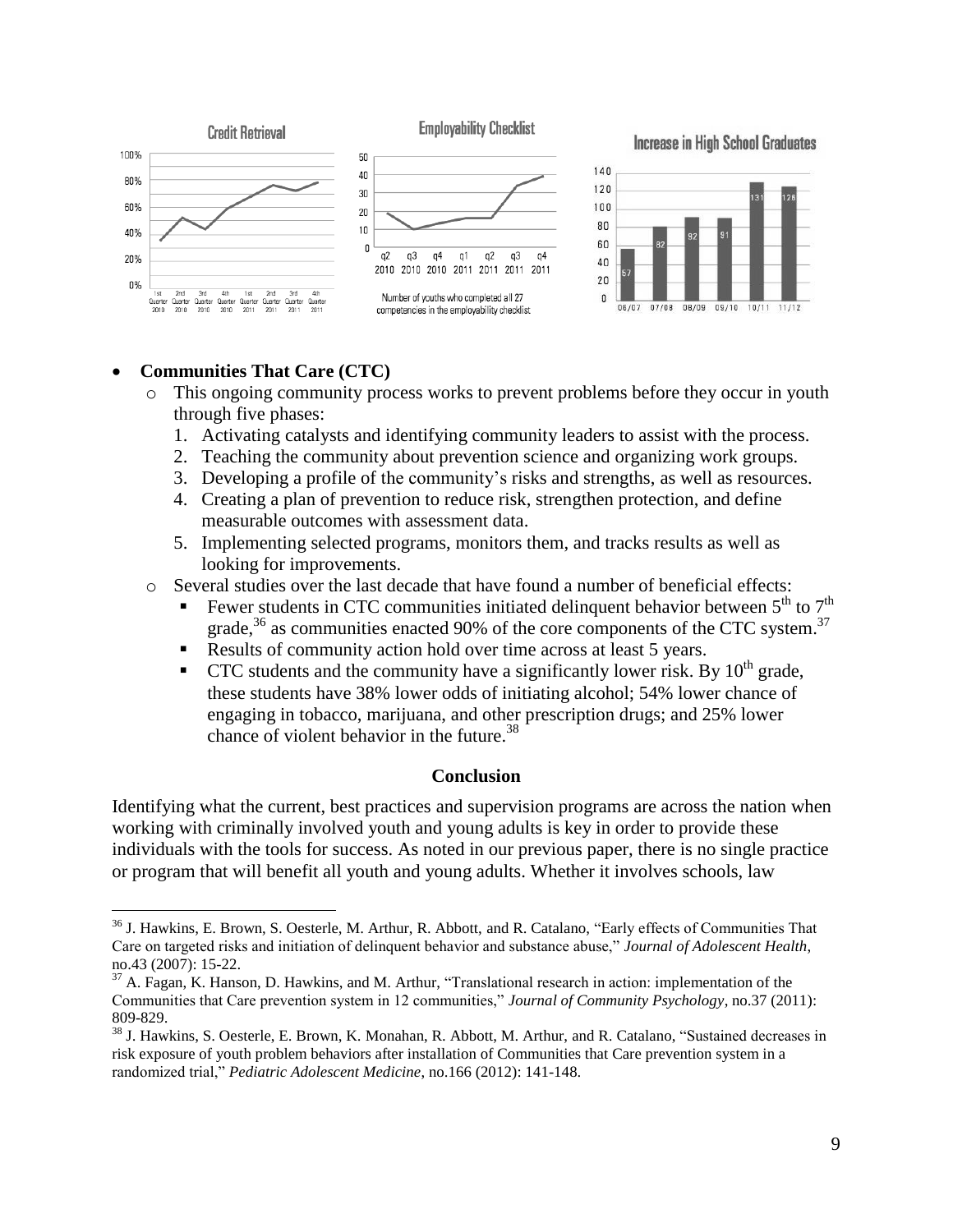enforcement, public health, or other points of engagement, the importance of collaborations between agencies working with youth and young adults cannot be minimized. In addition, as specialized programs and treatment are needed in order to successfully aid youth and young adults, a diverse range of diversion programs or supervision strategies is needed.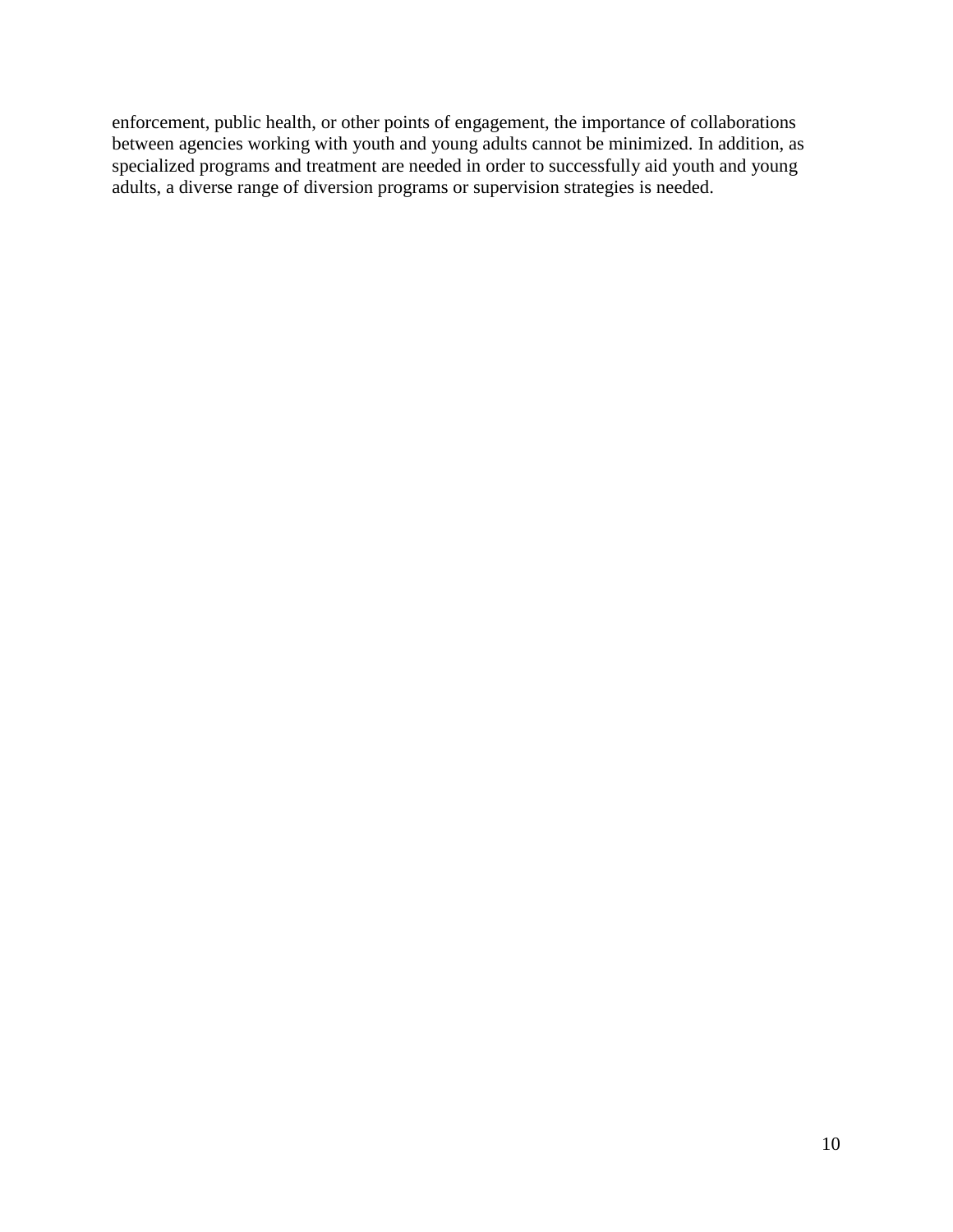#### **RESOURCES**

### **Innovative Concept Academy (ICA), (314) 552-2000**

St. Louis Circuit Court Judge Jimmie Edwards created this program in 2009 for youth he saw in his courtroom that were struggling on their own. This is the only school in the United States overseen by a court system focusing on youth education and rehabilitation. The curriculum includes math, science, English, and history, and additionally seeks to challenge these youths' minds so they can develop useful and efficient skills.

<http://www.innovativeconceptacademy.com/home>

### **Division of Youth Services (DYS) – Juvenile Court Diversion, (573) 751-3324**

The goal early intervention for youth in the juvenile courts by in order to divert youth away from DYS. Programming includes intensive probation, detention alternatives, gang prevention and intervention, family therapy, restitution, and tutoring.

<http://dss.mo.gov/dys/>

#### **Gang Resistance Education and Training Program (GREAT), (314) 444-5968**

Established in 2006 by a partnership between the St. Louis Metropolitan Police Department and Area Resources for Community and Human Services (ARCHS), this program has worked to prevent violence and gang membership to over 2000 youth at the elementary and middle school levels. Currently nine police officers run the program through classroom visits and instruction. <http://www.slmpd.org/great.shtml>

#### **Models for Change, (800) 843-6154**

This program began in 2006 in an effort to shift the burden of youthful offending away from law enforcement and the courts using school-based restorative conflict resolution techniques. This voluntary program is available in classrooms after teachers undergo the Circle training that provides many techniques to resolve conflicts internally. Improvements have been seen between students and teachers, and between peers. Positive changes in student conduct and academic performance have been documented as well as a decline in student absences. <http://www.dhs.state.il.us/page.aspx?item=51924>

#### **Staying Connected with your Teen, (800) 477-4776**

This research-based program works with both parents and teenagers, ages 12 to 17, to better the relationships within the family in order to provide substance abuse and violence prevention, and positive character building. The program can be administered as a traditional workshop or at home in the self-study program. It has been proven to work as statistics show families see improvements in discipline practices, supervision skills, bonding, and less antisocial behavior. [http://www.channing-bete.com/prevention-programs/staying-connected-w-your-teen/staying](http://www.channing-bete.com/prevention-programs/staying-connected-w-your-teen/staying-connected-w-your-teen.html)[connected-w-your-teen.html](http://www.channing-bete.com/prevention-programs/staying-connected-w-your-teen/staying-connected-w-your-teen.html)

#### **Turning Point-Rethinking Violence (TPRV): A Youth Violence Reduction Intervention**

As compared to traditional sentencing, this program is a successful and efficient violence intervention program for juveniles. The participants attended group sessions exploring issues of trauma experience; victim impact panels; educational groups for anger management, conflict resolution, and communication skills; and community networking.

[http://www.heraldopenaccess.us/fulltext/Emergency-Medicine-Trauma-&-Surgical-](http://www.heraldopenaccess.us/fulltext/Emergency-Medicine-Trauma-&-Surgical-Care/Turning-Point-Rethinking-Violence-A-Youth-Violence-Reduction-Intervention.pdf)[Care/Turning-Point-Rethinking-Violence-A-Youth-Violence-Reduction-Intervention.pdf](http://www.heraldopenaccess.us/fulltext/Emergency-Medicine-Trauma-&-Surgical-Care/Turning-Point-Rethinking-Violence-A-Youth-Violence-Reduction-Intervention.pdf)